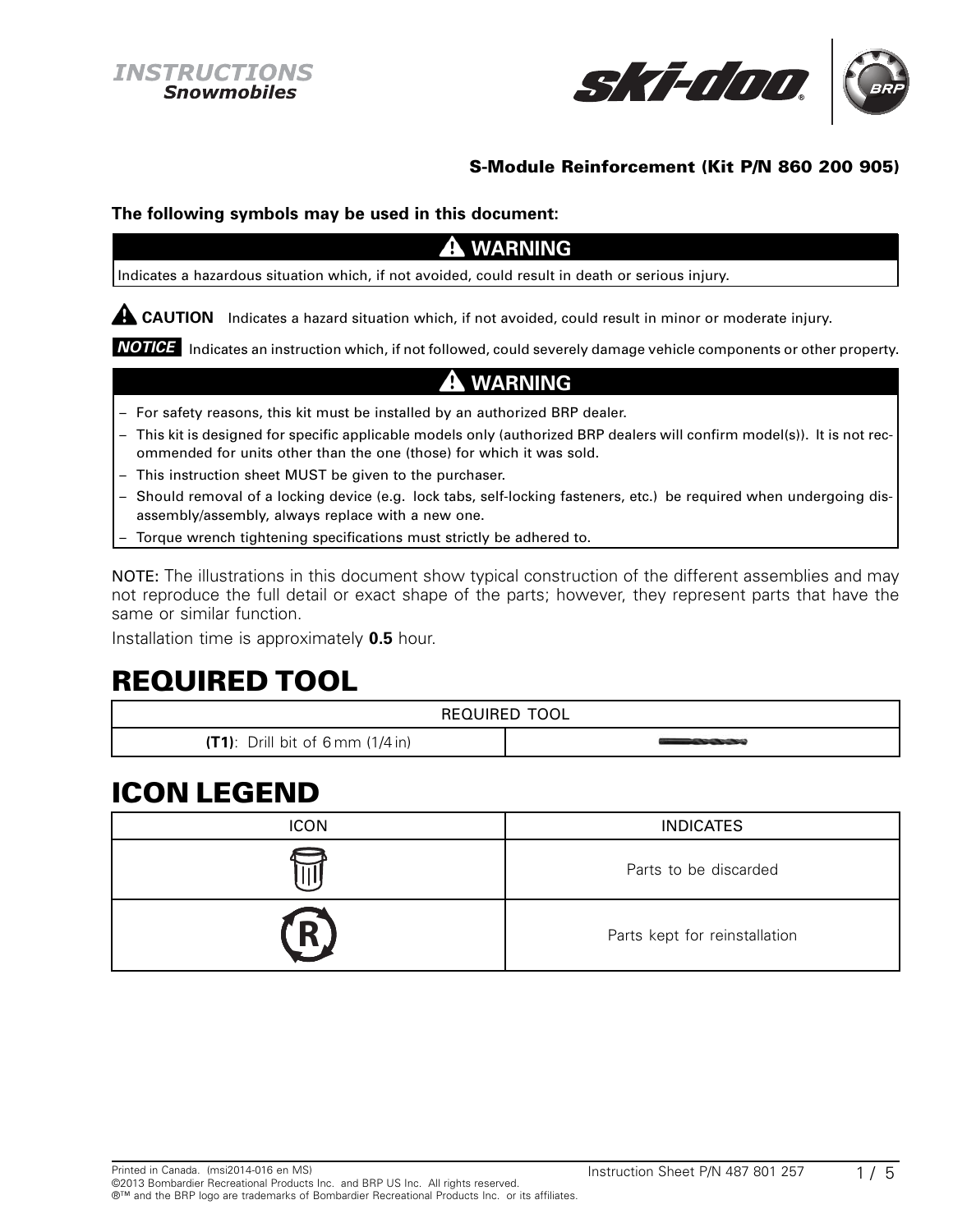# **PARTS TO BE INSTALLED**



| <b>ITEM</b>    | <b>DESCRIPTION</b>          | <b>PART NUMBER</b>       | <b>QTY</b> |
|----------------|-----------------------------|--------------------------|------------|
| P <sub>1</sub> | Reinforcement Module «S»    | Not Available Separately |            |
| P <sub>2</sub> | M6 X 20 Hexagonal Screw     | 250 000 128              | 2          |
| P <sub>3</sub> | M6 Elastic Nut              | 233 261 414              | ≏          |
| P4             | M <sub>10</sub> Elastic Nut | 250 100 088              |            |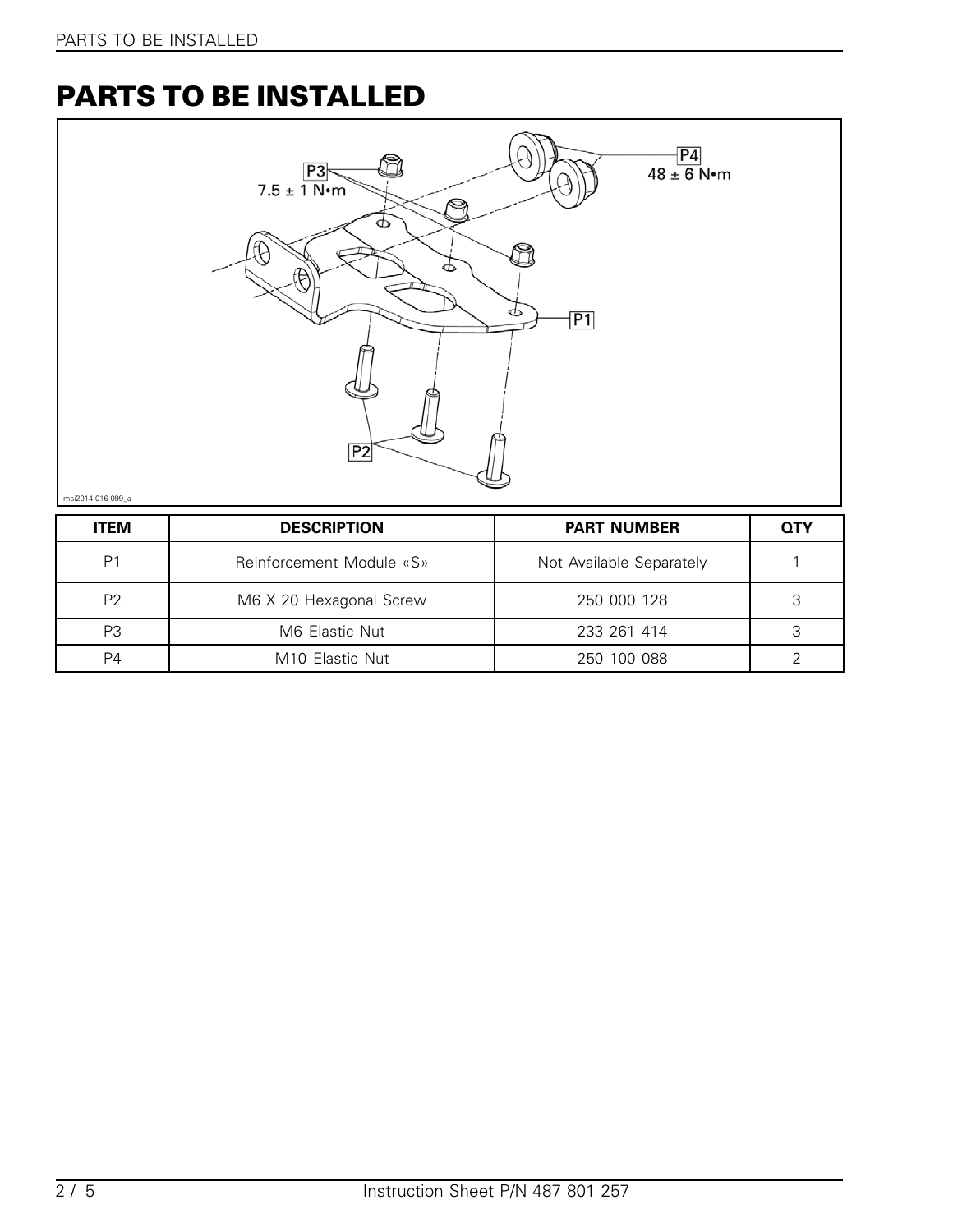# **INSTRUCTIONS**

NOTE: Prior to installation, please verify if a revised version of this instruction sheet is available on BOSSWeb.

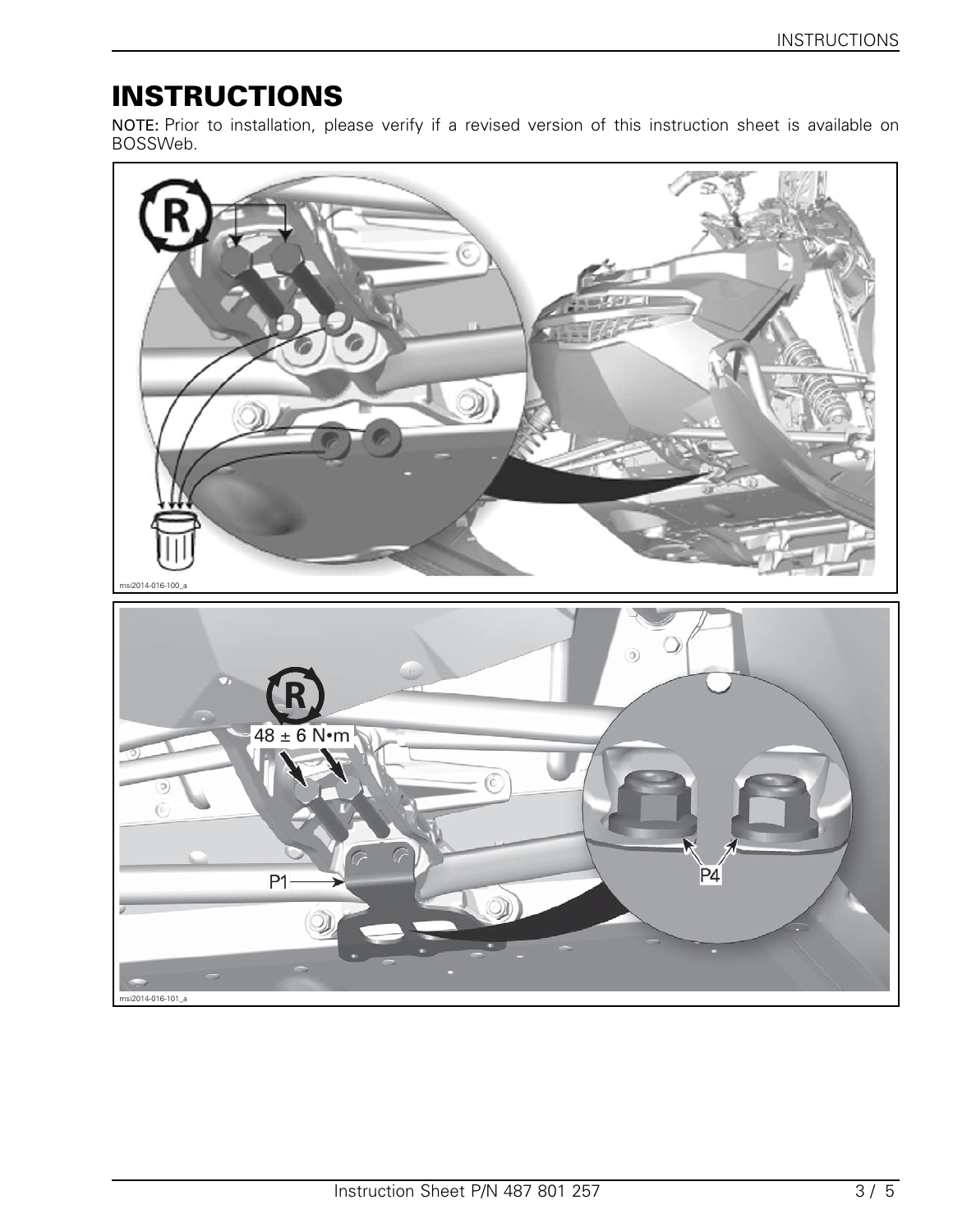

*NOTICE* Components will be damaged if you drill too deep.